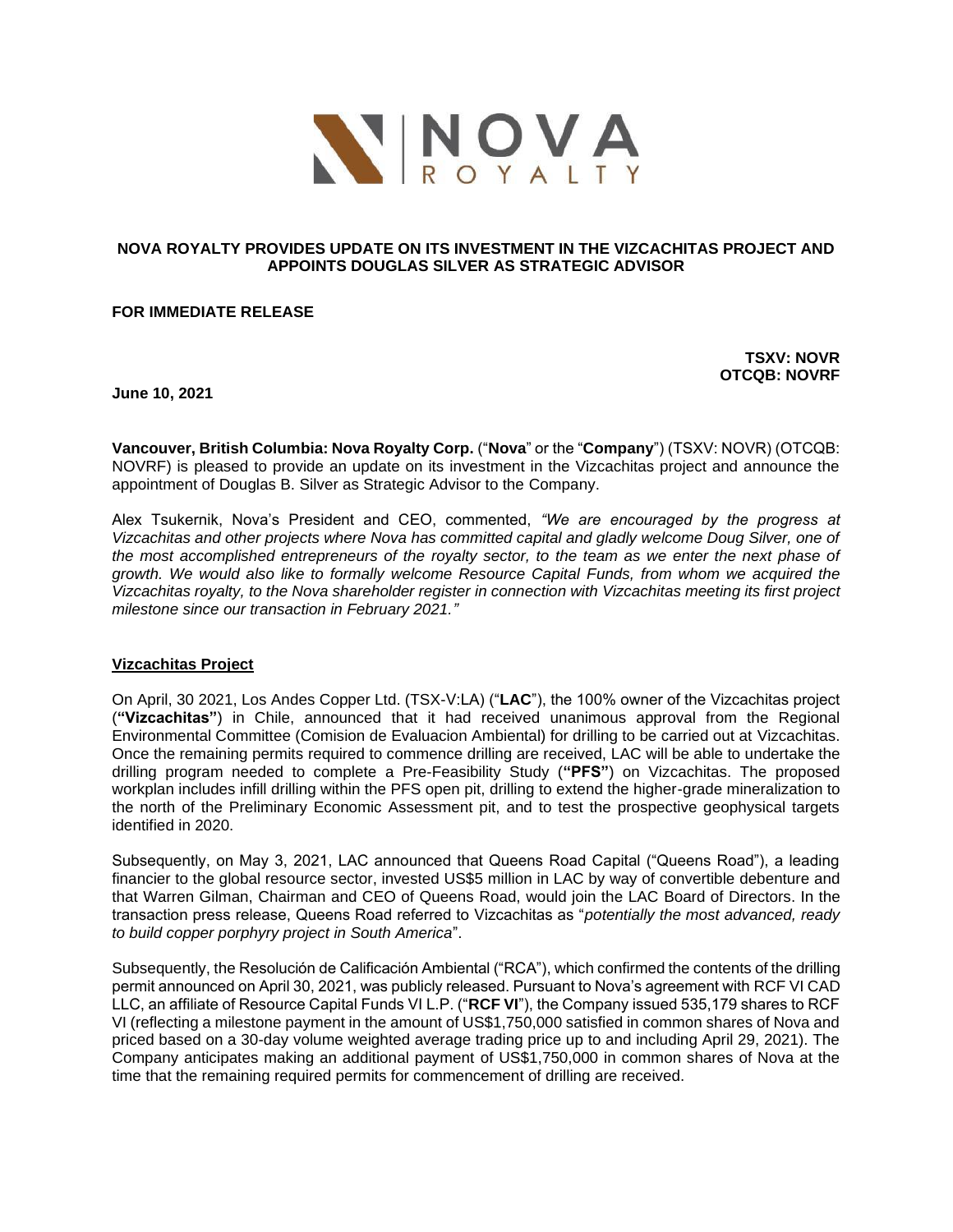# **Appointment of Douglas B. Silver as Strategic Advisor**

Nova is pleased to announce that Douglas B. Silver has joined the Company as a Strategic Advisor, effective immediately. Mr. Silver is one of the early pioneers of the mining royalty sector and a member of the U.S. Mining Hall of Fame. In 2003, he co-founded International Royalty Corporation ("IRC"), a company listed on the Toronto Stock Exchange, and served as its Chairman and CEO. His team built IRC into the world's fourth largest precious metals royalty company in under five years. In 2010, IRC was sold for C\$749 million to Royal Gold (NASDAQ: RGLD). In 2011, he became a Portfolio Manager for Red Kite Management, a private equity firm, where he was responsible for sourcing, negotiating and closing investments. Following Red Kite's spinout of Orion Resource Partners ("Orion") in 2013, Douglas helped grow Orion into one of the world's largest mining private equity firms and directly managed the C\$1.1 billion portfolio sale of Orion's royalties and streams to Osisko Gold Royalties (NYSE & TSX: OR). Mr. Silver retired from Orion in December 2020.

Mr. Silver holds an M.Sc. in Economic Geology from the University of Arizona and a B.A. in Geology and Zoology from the University of Vermont.

### **About Nova**

Nova is a royalty company focused on providing investors with exposure to the key building blocks of clean energy – copper and nickel. The Company is headquartered in Vancouver, British Columbia and is listed on the TSXV under the trading symbol "NOVR" and on the US OTCQB under the ticker "NOVRF".

### **ON BEHALF OF NOVA ROYALTY CORP.,**

(signed) "Alex Tsukernik"

President and Chief Executive Officer Phone: (604) 696-4241 Email: [info@novaroyalty.com](mailto:info@novaroyalty.com) Website: [www.novaroyalty.com](http://www.novaroyalty.com/)

*Neither the TSX Venture Exchange nor its Regulation Service Provider (as that term is defined in the policies of the TSX Venture Exchange) accepts responsibility for the adequacy or accuracy of this release.*

# *TECHNICAL AND THIRD-PARTY INFORMATION*

*Except where otherwise stated, the disclosure in this press release relating to the Vizchachitas project is based on information publicly disclosed by the owners or operators of this property and information/data available in the public domain as at the date hereof and none of this information has been independently verified by Nova. Specifically, as a royalty holder, Nova has limited, if any, access to the property subject to the NSR. Although Nova does not have any knowledge that such information may not be accurate, there can be no assurance that such third party information is complete or accurate. Some information publicly reported by the operator may relate to a larger property than the area covered by the NSR. Nova's royalty interests often cover less than 100% and sometimes only a portion of the publicly reported mineral reserves, mineral resources and production of a property.*

#### *Cautionary Note Regarding Forward-Looking Statements*

*This press release contains "forward-looking information" and "forward-looking statements" within the meaning of applicable securities legislation. The forward-looking statements herein are made as of the date of this press release only, and the Company does not assume any obligation to update or revise them to reflect new information, estimates or opinions, future events or results or otherwise, except as required by applicable law. Often, but not always, forward-looking statements can be identified by the use of words such*